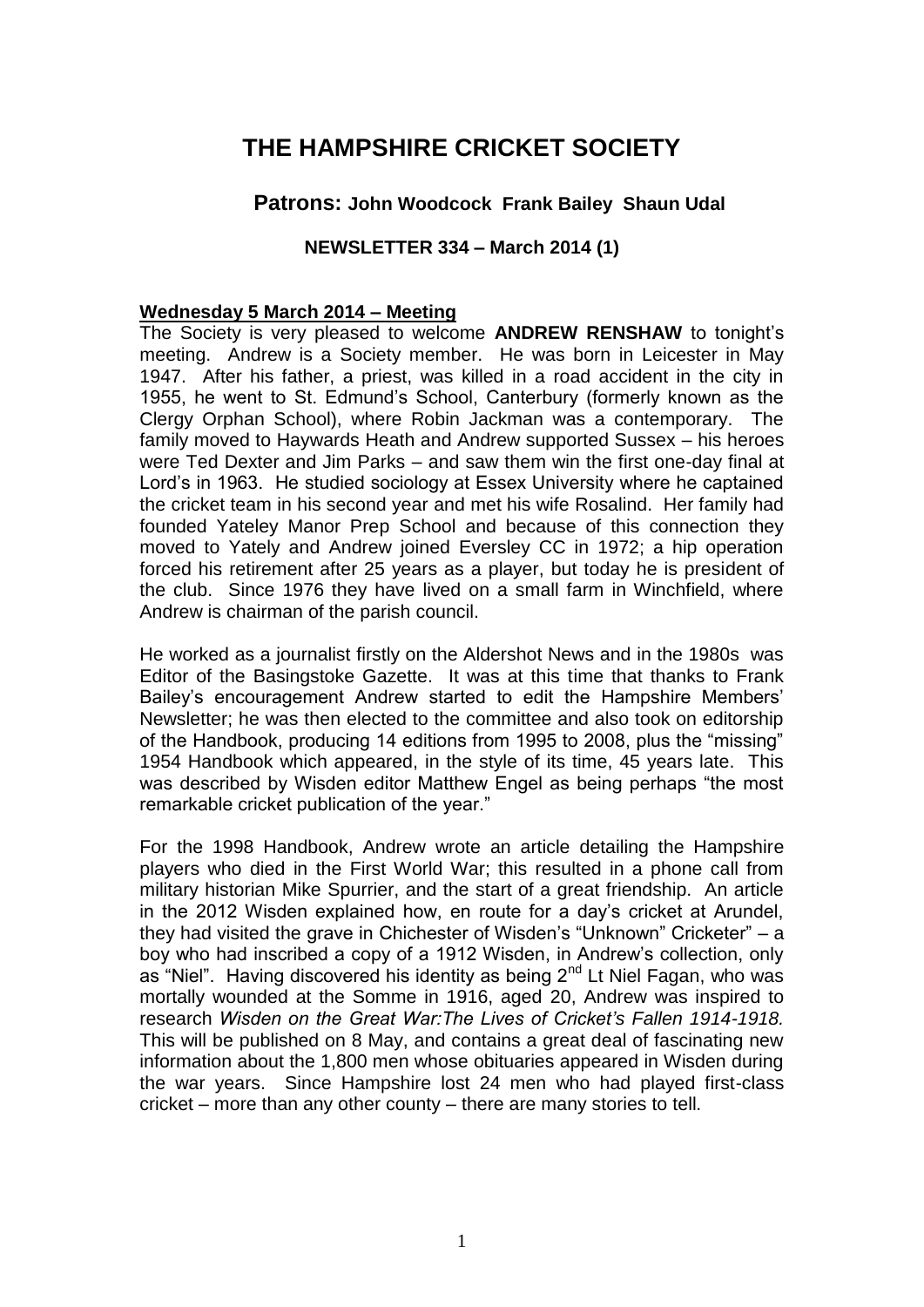## **Wednesday 8 January 2014 Report**

Dave Allen and Alan Edwards talked on various aspects associated with Hampshire's 150<sup>th</sup> Anniversary. Alan began by giving a synopsis of those eleven men who played in the inaugural match in 1864 which was against Sussex at The Antelope Ground on 7 and 8 July. That team was John Lord (a Tasmanian), Charles Lucas, Henry Holmes, Henry Frere, Revd Charles Ridding, George and Edward Ede (still the only twins to play in the same side for Hampshire), William Humphrey, George Ubsdell and Samson Tubb. His researches, which he hopes will be published during the summer, have taken him in many unexpected directions about 19<sup>th</sup> century England, and indeed further afield.

Dave Allen's forte was the modern era and he contrasted his approach to Alan's. Dave's books were based on interviews with players rather than archival material. He wondered where Hampshire's future historians would come from as, due to the working patterns of modern life, it was difficult for people to spare the time for such research.

He also gave an update on the proposed development of a museum in the Shane Warne Stand which he hopes will be opened in July.

### **Wednesday 5 February 2014 – Report**

Andy Murtagh thoroughly entertained his audience at the Ageas Bowl. He commented that after retiring from teaching after 30 years at Malvern College, he sought another career in a different field and decided upon writing. He has now written two books, on George Chesterton (see previous Newsletter) and Tom Graveney. Through the former, he met Graveney, who agreed to him telling his story. The book was being launched at Lord's in the ensuing weekend.

Having completed these two biographies, he then wondered about a third subject, and, as a result of a discussion at a dinner party at which he was asked who was the greatest batsman he ever saw, he alighted upon Barry Richards. The pair roomed together in their playing days. Andy Murtagh therefore approached his former team mate who cautiously agreed to collaborate.

Our speaker's talk therefore majored on the great South African opening batsman. It was evident that he had amassed a wealth of information from interviews with his ex-Hampshire colleagues and luminaries such as Graeme Pollock, Vincent van der Bijl, Greg Chappell and Mushtaq Mohammad. He had begun by talking to Martin Tyler, Richard's ghost writer for his autobiography *Attack to Win.* He and Tyler had played together for Surrey 2nd XI at the start of his career. Our speaker knew Pollock, van der Bijl and other South Africans from the winters he spent playing there. There were stories aplenty. The book is bound to evoke fond memories for those who saw Richards effortlessly destroying bowling attacks in England, South Africa and Australia. Our speaker gave a comprehensive account of his upbringing, schooldays, his early appearance in England for South African schools and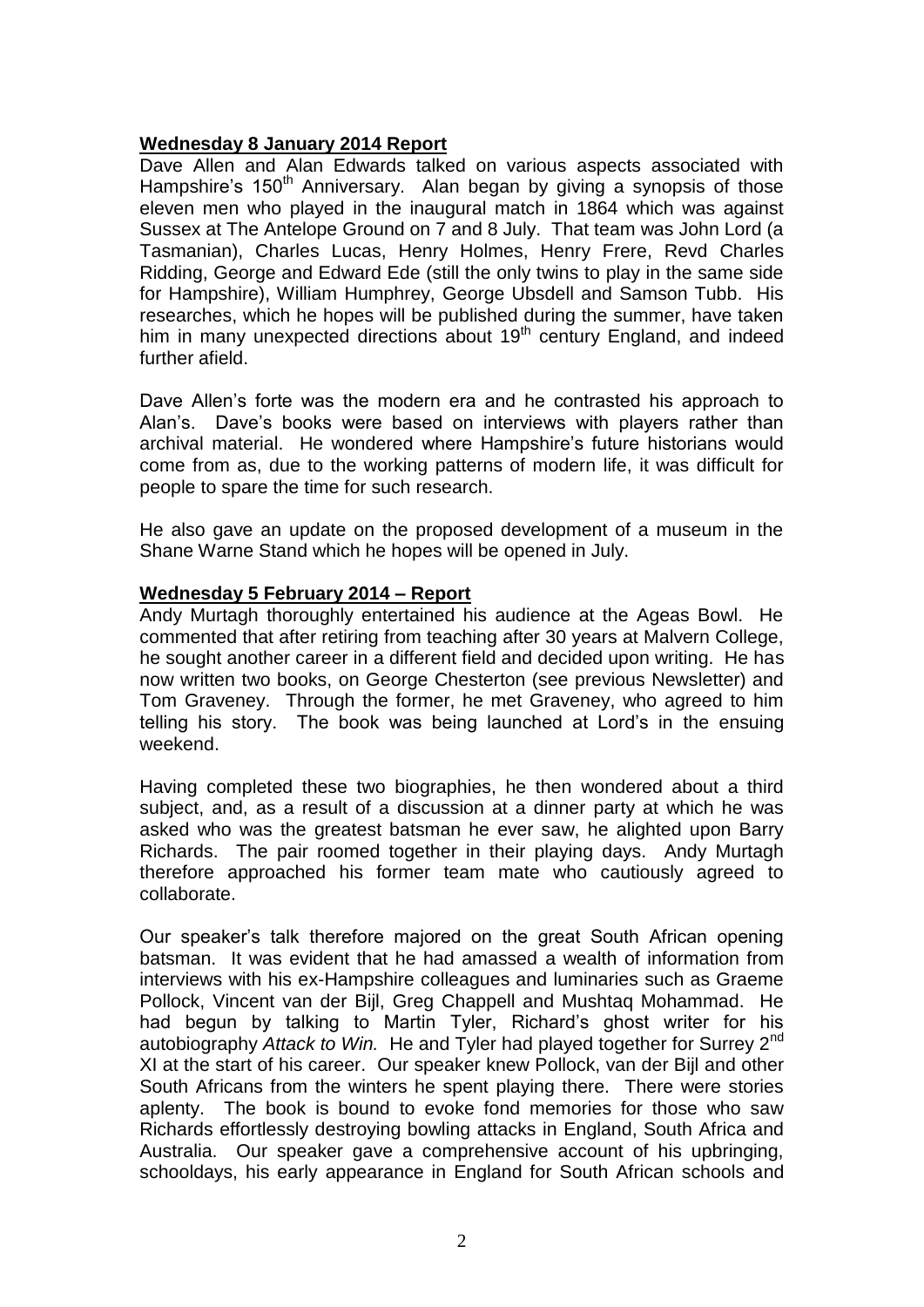Gloucestershire, his only test series against Australia in 1969-70, South Africa's cancelled tours to England in 1970 and Australia in 1971-72, and his extraordinary season for South Australia in 1970-71. He recounted how many of the conversations with his subject, who has now returned to live in South Africa, were via Skype.

### **MORE ON 1914**

**Alec Kennedy** was the first bowler to take 100 wickets in the season. He reached the target on 10 July in the match against Gloucestershire at Bristol.

In the above match, Kennedy (4 for 19 and  $6 - 36$ ) and Jack Newman (6-14 and 4-55) took all the Gloucestershire wickets. They hustled out the home side for 34 and 117. Hampshire made 216, with Philip Mead making light of the difficult conditions by scoring 104 (12 fours) in 150 minutes. He batted on the first day, during which 20 wickets fell. The next highest score in the match was TC Langdon's 39 in Gloucestershire's second innings. Arthur Jaques was absent as he was playing for the Gentlemen against the Players at The Oval.

## **KYLE ABBOTT**

Hampshire's overseas registration for the forthcoming season is Kyle Abbott, a South African right arm fast-medium bowler.

**KYLE JOHN ABBOTT** was born in Empangeri, Natal on 18 June 1987. He made his first-class debut for KwaZulu-Natal in February 2009. His record was one of gradual improvement, culminating in a memorable season last winter (2012/13), in which he took 65 wickets (avge 14.29) and made a sensational test debut against Pakistan. Coming in as a replacement for the injured Jacques Kallis in the third test at Centurion Park, he captured seven for 29 in 11.4 overs in the first innings. He then claimed two for 39 in 17 overs in the second. It was a very impressive performance indeed. A former South African bowling coach has described him as "combining good pace with control and some swing". In the Daily Echo, Neil McKenzie commented that he bowls "an English length".

It was in 2012/13 that he also claimed career best bowling figures of eight for 45 (12 – 96 match) for Dolphins against Cape Cobras at Newlands. He was also selected for South Africa A against their counterparts from Australia and India in July and August 2013, but was unable to reproduce his test form (seven wickets @ 57.28).

In the current South African season he has taken 22 wickets (avge. 13.09). In his last match towards the end of February, he returned figures of five for 60 and seven for 65 against the luckless Cape Cobras at Paarl. This earned him a call-up to the South African squad for the deciding test against Australia at Newlands. In 47 first-class matches to date (28.2.14) he has taken 179 wickets at the impressive average of 21.23.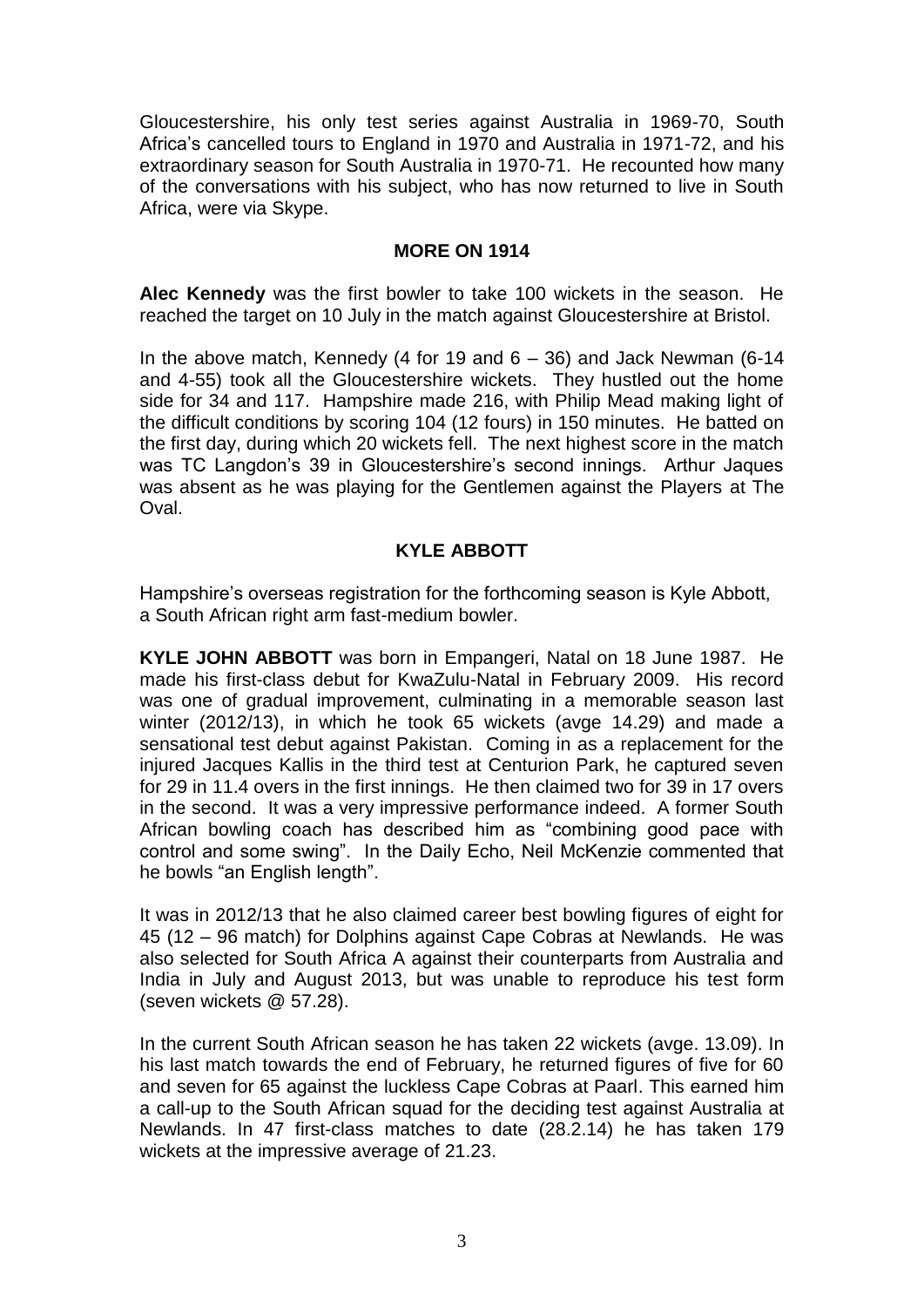He is reputed to be a useful batsman, his career figures being 1032 runs at an average of 18.42. He has made four fifties, the highest of which was 80 for Dolphins against Titans at Benoni in 2010/11. He claimed five for 53 in the same match. His strike rate in one-day and Twenty20 matches is a healthy 100.31 and 105.55 respectively. He has played one Twenty20 match for South Africa against Pakistan, also at Centurion Park immediately after his test appearance.

He gained experience of English conditions in club cricket prior to starting his first-class career. In 2006 and 2007, he played for Cleveden in the West England Premier League. In both years he played  $2<sup>nd</sup>$  XI cricket for Somerset. Interestingly, he made his debut against Hampshire Seconds at Basingstoke. Current Hampshire players to appear in that match were Jimmy Adams, James Tomlinson and David Balcombe.

## **OTHER HAMPSHIRE SIGNINGS**

Besides Kyle Abbott, Hampshire have made two further signings during the close season:-

### **JOE GATTING**

**JOE STEPHEN GATTING** was born in Brighton on 25 November 1987. He is the son of Steve Gatting who played in an FA Cup Final for Brighton and Hove Albion in 1983, and the nephew of Mike Gatting. His father also played for Middlesex 2<sup>nd</sup> XI.

He started his sporting career as a professional footballer. Like his father, he also played for Brighton as a forward before his release in 2008/2009. He had made his first team debut against Southampton.

He then turned his attentions to cricket. Initially, he was startlingly successful. A tall, well built right-handed batsman, he scored a century for Sussex on debut against Surrey in a one-day tournament in Dubai. He then made 152 off 156 balls on his first-class debut against Cambridge UCCE at Fenner's. This score remains the highest of his career. However, he has since struggled to reproduce that impressive start and hold down a regular place in the Sussex batting line-up. In 35 matches in five seasons he has scored 1376 runs (avge 29.91). He has, though a championship century under his belt – 116 not out at Worcester in 2011. His other hundred was 106 against Oxford UCCE in The Parks in the same year.

His one century in List A matches was 122 against Worcestershire at Horsham in 2011.He is a batsman who likes to score his runs quickly. Hampshire are undoubtedly aiming to harness his attacking instincts to better effect.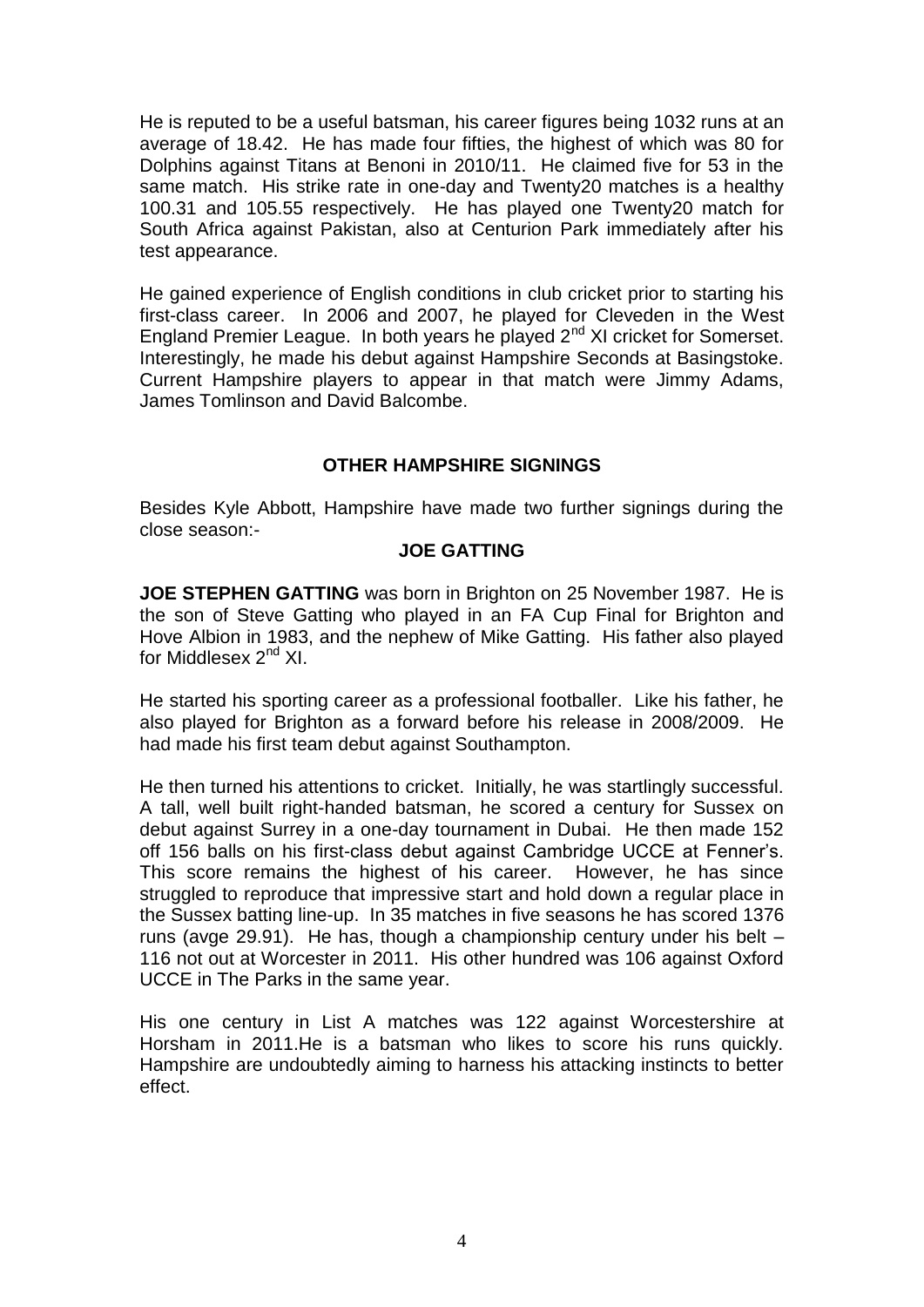### **WILL SMITH**

Many who watched county cricket in the 1970s and 80s will remember a succession of players who made the journey from the north-east down the M1 to play county cricket. Among them were Geoff Cook and Peter Willey. Will Smith travelled in the opposite direction, with a stopover in Nottinghamshire en route.

**WILLIAM REW SMITH** was born in Luton, Bedfordshire on 28 September 1982. Educated at Bedford School, he first played in senior cricket for Bedfordshire and Nottinghamshire  $2^{nd}$  XI in 1999. His latter debut was at the age of 16 years 309 days. He continued to play for the minor county until 2002, in which year he made his first appearance for Notts, against West Indies A at Trent Bridge, scoring 38 not out. He then broadened his experience by representing Durham UCCE from 2003 to 2005. He was captain in 2004-05 and made his maiden century with 156 against Somerset at Taunton in the second of those years. Though a bit player in Nottinghamshire's championship triumph in 2005, and scoring his championship century towards the end of the following summer–141 against Middlesex at Lord's, he moved to Durham in 2007. He was to become a regular in their championship winning sides of 2008, 2009, when he was captain, and 2013. In the first of those years he made his highest score of 201 not out against Surrey at Guildford, and averaged a season's best 51.38.

His most memorable year must have been in 2009 when he led Durham to their second championship. Wisden commented that "by throwing his heart and soul into the captaincy, he sacrificed some of his 2008 batting form". Nevertheless, he scored a creditable 834 runs (avge 37.90), including 150 against Hampshire at the Ageas Bowl. However, his batting fell away at the start of 2010 and after Durham suffered their first defeat in 24 months at Trent Bridge, he stood down by "mutual agreement". Wisden mentioned "He later said that he wished it to be known that he wasn't a quitter". He then played Twenty20, the odd one-day game, batting down the order, but mostly  $2<sup>nd</sup>$  XI cricket for the rest of the summer.

To demonstrate his strength of character, he returned in 2011 to enjoy a season's best of 978 runs (avge 39.12) including three centuries. Only Dale Blenkenstein scored more runs for the county in the year. After another difficult year in 2012, he enjoyed another fine summer (889 runs @ 32.92) last season.

A right-handed batsman, who is five feet nine inches tall and slimly built, he joins Hampshire with a record of 6004 runs (avge 31.27) and 14 centuries in 122 matches. He has held 67 catches and taken 15 wickets (avge 51.20) with his off-breaks. He has also scored two centuries in List A matches, the highest of which was 120 not out against Surrey at Chester-le-Street in his final one-day appearance for Durham. Batting at six, he celebrated his farewell by making his runs off only 79 balls and striking five sixes.